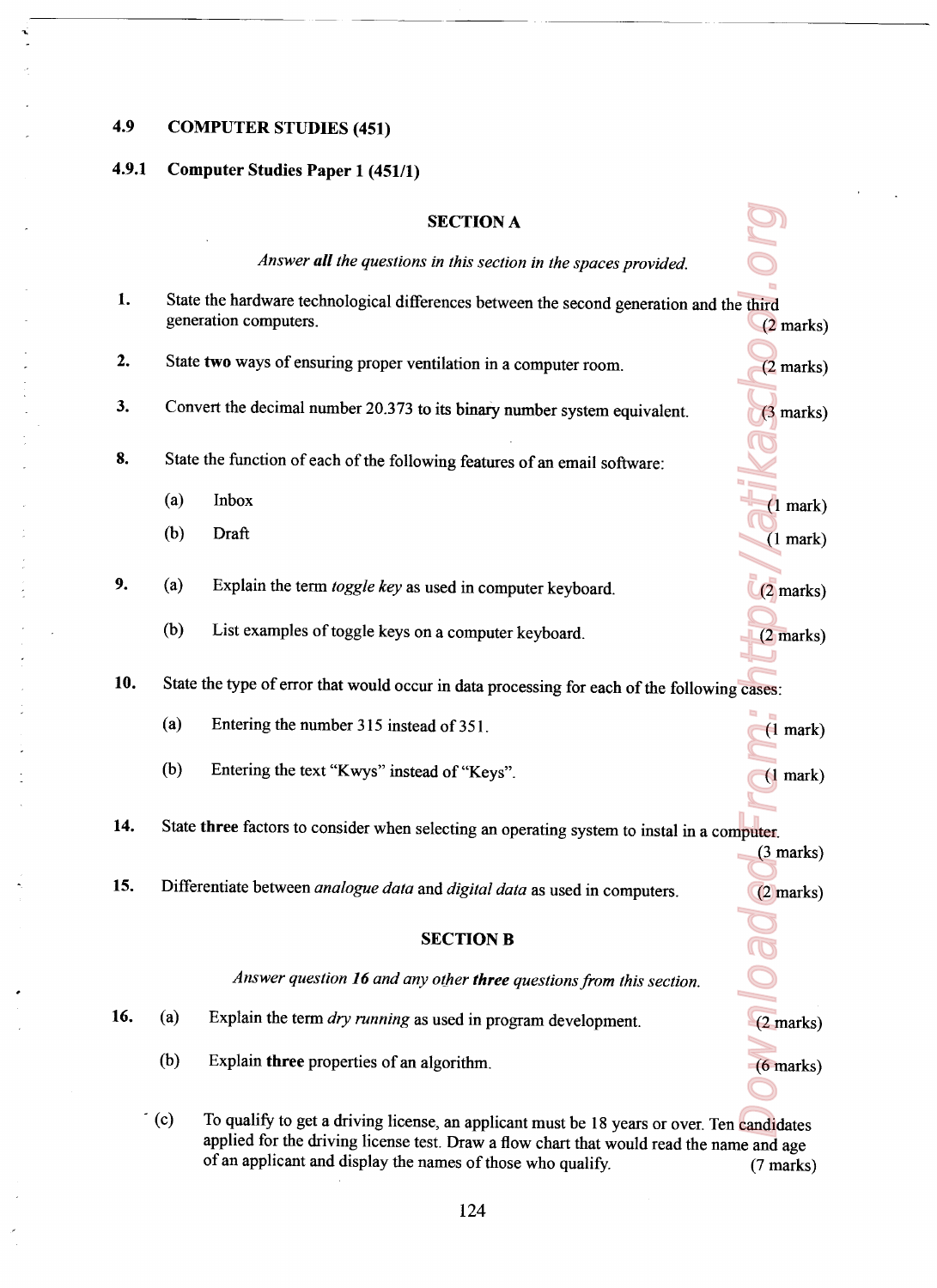- 17. (a) State four outcomes that may result from using incorrect requirement specifications during systems development. (4 marks)
	- (b) A school opted to use direct change over approach when installing <sup>a</sup> new system. Explain three challenges that the school may face as a result of this approach. (6 marks)
	- (C) State three reasons that may lead an organisation to instal an intranet. (3 marks)
	- (d) The figure below shows a coaxial cable. State the function of the part labelled A. (2 marks)



- 18. (a) State three hardware devices that may be required to connect a computer to an existing local area network, (3 marks)
- m. (6 mark)<br>
(3 mark)<br>
A. (2 mark)<br>
Comark (3 mark)<br>
(3 mark)<br>
(2 mark)<br>
(2 mark)<br>
(2 mark)<br>
(2 mark)<br>
(3 mark)<br>
(2 mark)<br>
(3 mark) (b) A publisher intends to use a desktop publishing programme to create a publication which is to have many graphics. State three ways in which the graphics may be acquired for this purpose. (3 marks)
	- $(c)$ Interpret each of the following spreadsheet formula:
		- (i)  $=$  countif(D2:D9, ">"&B4) (2 marks)
		- (ii)  $=sumif(B3:B11, "4M", D3:D11)$  (2 marks)
	- (d) f the following spreadsheet formula:<br>
	(D2:D9, ">"&B4)<br>
	33:B11, "4M", D3:D11)<br>
	wing are the fields of products table in a<br>
	f products manufactured in a factory:<br>
	xt number<br>
	xt description<br>
	tate the appropriate data type for (i) The following are the fields of products table in a database created to store records of products manufactured in a factory:
		- 0 product number
		- 0 product name
		- price
		- product description
		- State the appropriate data type for each field. (2 marks) I.
		- 11. State three properties to be put in place during table design to ensure integrity of the data entered. (3 marks)